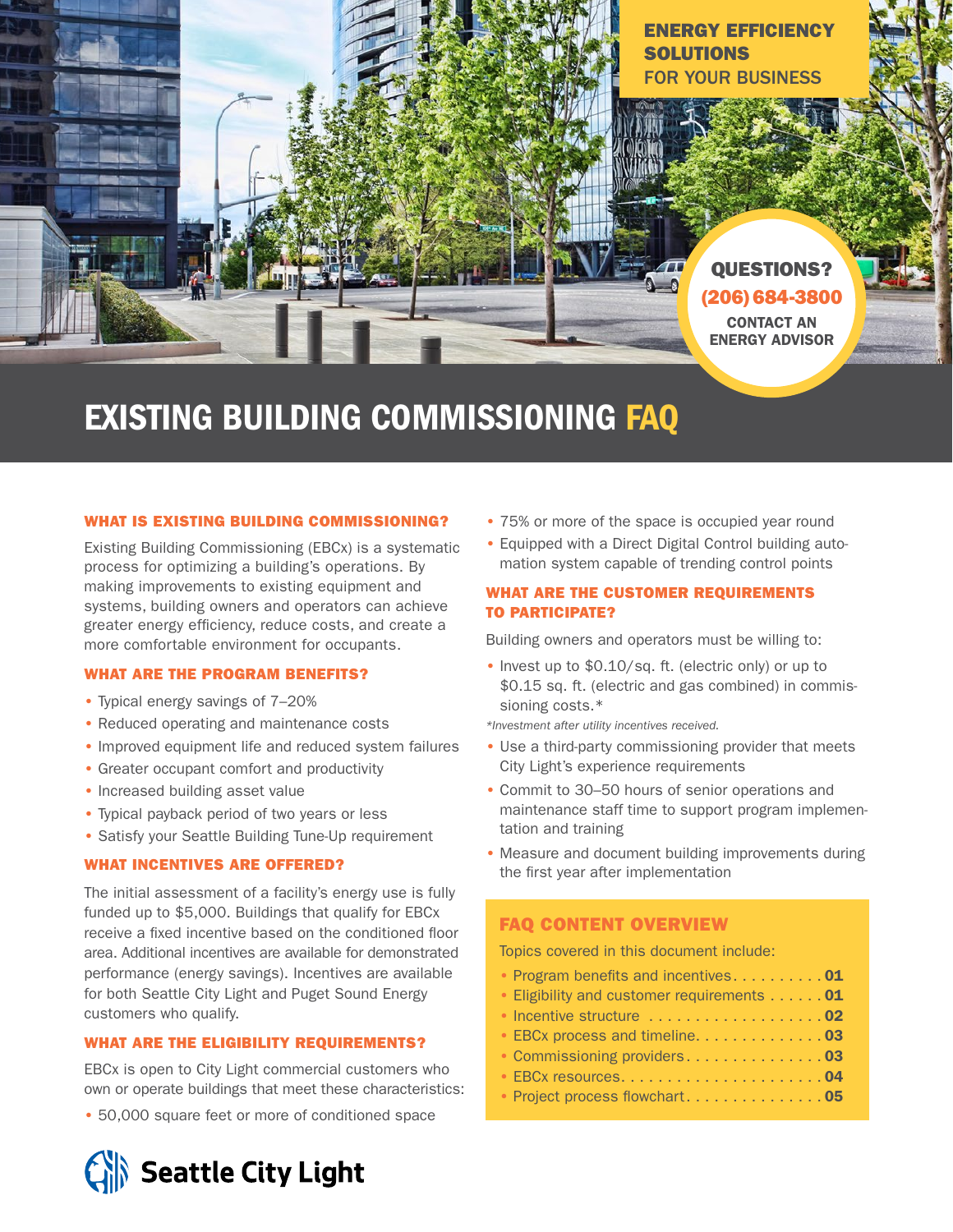#### INCENTIVE STRUCTURE

| <b>INCENTIVE TYPE</b>                                                                | <b>SEATTLE CITY LIGHT</b><br>(ELECTRIC) | <b>PUGET SOUND ENERGY</b><br>(GAS) | <b>SEATTLE CITY LIGHT &amp;</b><br><b>PUGET SOUND ENERGY</b><br>(ELECTRIC & GAS) |
|--------------------------------------------------------------------------------------|-----------------------------------------|------------------------------------|----------------------------------------------------------------------------------|
| <b>ASSESSMENT</b><br>Up to 100% of<br>assessment costs                               | \$4,000                                 | \$1,000                            | \$5,000                                                                          |
| <b>IMPLEMENTATION</b><br>Up to 75% of commissioning<br>provider costs                | $$0.25$ /sq. ft.                        | $$0.15$ /sq. ft.                   | $$0.35/sq.$ ft.                                                                  |
| <b>FIRST-YEAR PERFORMANCE*</b><br>Up to 100% of provider<br>and implementation costs | \$0.05/kWh                              | $$0.80$ /therm                     | \$0.05/kWh &<br>\$0.80/therm                                                     |

*\*First-year performance paid once savings exceed 7% for electric and 10% for gas.*

*If you plan to take advantage of incentives for both electric and gas use, City Light will coordinate with Puget Sound Energy. Puget Sound Energy will determine if your building qualifies for a gas incentive through their Existing Building Commissioning program.*

### WHAT MAKES A BUILDING A GOOD CANDIDATE FOR EBCX?

• Energy Use Intensity (EUI) is approximately 5%–10% above median consumption for the building type *See the chart below for performance ranges by building type.*

- Abnormally high failure rates of equipment and control systems
- Persistent issues with temperature and air flow, causing occupant discomfort
- Energy savings can be achieved primarily through improvements to equipment and control systems
- Building has not been commissioned within the past 5 years
- Building use is expected to remain stable for the next 5–7 years

*Note: If your building requires significant renovations or equipment replacements within the next 5 years, City Light's other commercial incentives could support your efforts.* 

### WHAT IS THE COST OF COMMISSIONING A BUILDING?

Commissioning costs vary significantly depending on the size of the conditioned space, scope of the commissioning effort, availability of building system documentation, and Building Automation System (BAS) trending capabilities.

According to a study from the Building Commissioning Association\*, commissioning costs range from less than \$0.10/sq. ft. to \$1.15/sq. ft. For buildings 50,000–250,000/sq. ft., the cost of commissioning averaged \$0.42/sq. ft.

*\* The Building Commissioning Association's "The Value of Commissioning [Study," presented at the 2019 ASHRAE conference: www.bcxa.org/](www.bcxa.org/knowledge-center/value-of-cx-project/) knowledge-center/value-of-cx-project/*

| <b>BUILDING TYPE</b>           | <b>MEDIAN TOTAL EUI</b><br>(KBTU/SQ FT/YR) | <b>MEDIAN ELECTRIC</b><br>(KWH/SQ FT/YR) | <b>MEDIAN NATURAL GAS</b><br>(THERMS/SQ FT/YR) |
|--------------------------------|--------------------------------------------|------------------------------------------|------------------------------------------------|
| <b>COLLEGE/UNIVERSITY</b>      | 83.5                                       | 13.5                                     | 0.08                                           |
| <b>HIGH-RISE MULTIFAMILY</b>   | 50.1                                       | 8.6                                      | 0.19                                           |
| <b>HOSPITAL</b>                | 207.2                                      | 28.5                                     | 0.60                                           |
| <b>HOTEL</b>                   | 83.2                                       | 12.4                                     | 0.29                                           |
| K-12 SCHOOL                    | 41.1                                       | 5.7                                      | 0.21                                           |
| <b>OFFICE (&lt;100K SQ FT)</b> | 54.9                                       | 13.2                                     | 0.09                                           |
| <b>OFFICE (&gt;100K SQ FT)</b> | 55.5                                       | 14.5                                     | 0.04                                           |
| <b>OFFICE (MEDICAL)</b>        | 88.1                                       | 18.9                                     | 0.19                                           |
| <b>MIXED-USE PROPERTY</b>      | 54.2                                       | 6.0                                      | 0.34                                           |
| <b>GROCERY STORE</b>           | 248.9                                      | 45.7                                     | 0.93                                           |
| <b>OTHER</b>                   | 74.3                                       | 14.4                                     | 0.21                                           |

## PERFORMANCE RANGES BY BUILDING TYPE

*Based on 2017 Seattle Building Energy Benchmark data. For other building types, see: https://data.seattle.gov/dataset/Performance-Ranges-by-Building-Type-2017/n3uv-mw4j/data* 02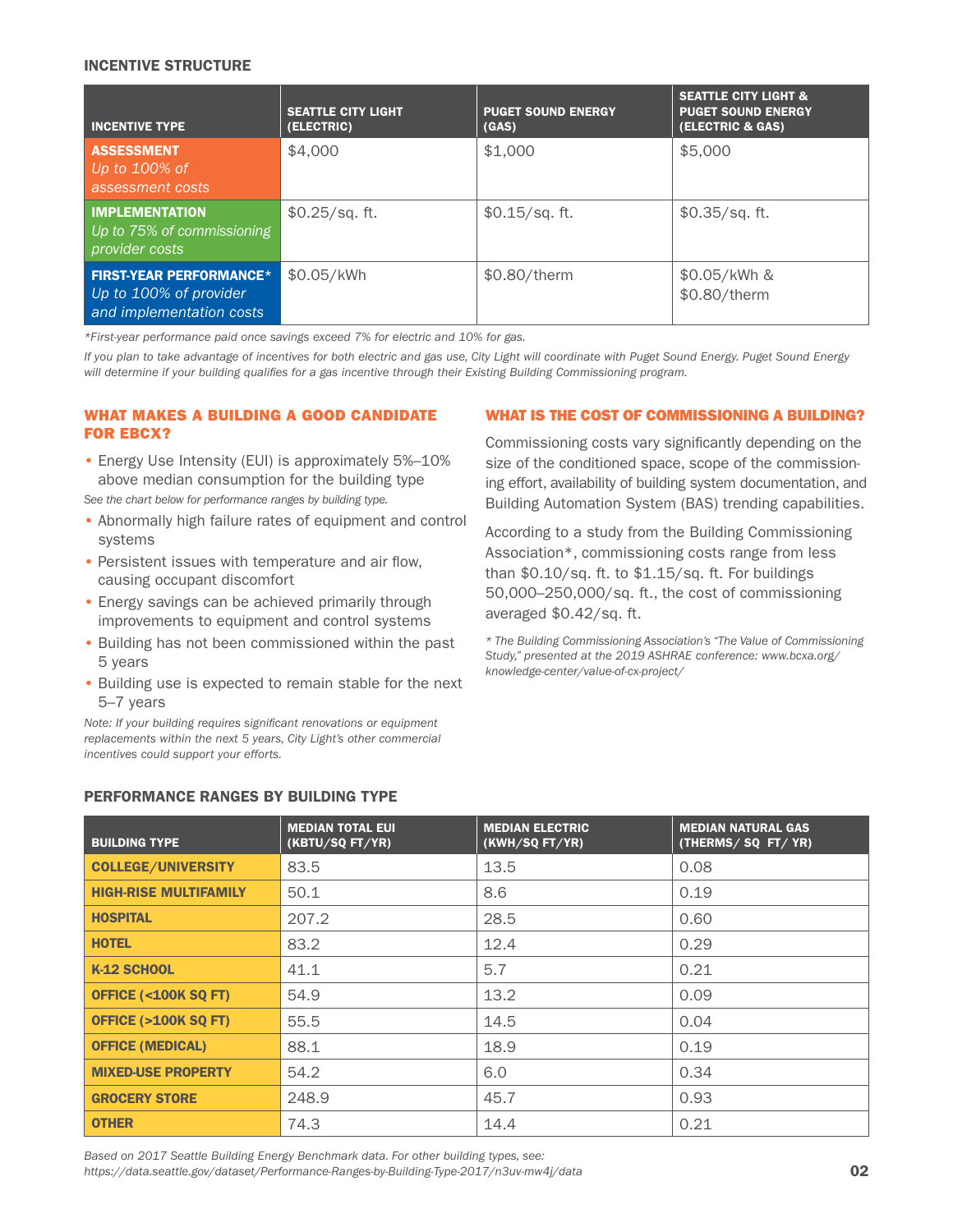## WHAT ARE THE MOST COMMON COMMISSIONING MEASURES?

EBCx is a comprehensive effort that examines all energy-using systems in the building. Over 95% of efficiency measures implemented during EBCx include:

- Modify sequence of operations
- Modify setpoints
- Implement advanced reset
- Operations and control other
- Modify schedules

### UTILITY PROGRAM EBCx MEASURE TYPES

*n=3,695 measures, 503 projects*



*Source: The Building Commissioning Association's "Value of Commissioning 2018 Market Survey," pg. 23: www.bcxa.org/knowledge-center/value-of-cx-project*

## WHAT IS THE PROCESS AND TIMELINE FOR IMPLEMENTING AN EBCX PROJECT?

#### Assessment Phase (2–6 months)

- 1. Owner submits an application and City Light screens the building's performance:
	- a. City Light screens building's performance for indicators that EBCx is likely to produce energy savings >7%.
	- b. If the building is determined to be a good candidate for EBCx, the customer is offered an EBCx incentive participation agreement.
- 2. A high-level assessment is conducted:
	- a. Utility decides whether the customer qualifies for additional commissioning and performance incentives, and the customer decides if the program will achieve their goals and they are able to meet the requirements for participation.
	- b. The customer receives their approved assessment incentive (100% of costs up to \$5,000).
	- c. If project is moving on to the commissioning phase, a kickoff meeting is held to finalize the building's performance baseline.

#### Commissioning Phase (6–18 months)

- 3. Third-party commissioning provider conducts a detailed investigation of potential Energy Efficiency Improvements (EEIs):
	- a. Viable energy efficiency measures are identified.
	- b. Estimates of implementation costs and energy savings are provided.
	- c. Customer selects which measures to implement. Customer must implement all measures with a payback of 2 years or less.
- 4. Commissioning measures are implemented.
- 5. A systems manual documenting the efficient building operations is created.
- 6. Senior operations and maintenance staff undergo training on building operations.

### Performance Phase (12 months)

- 7. Commissioning incentive is issued to customer (up to 75% of commissioning provider costs).
- 8. Customer measures and documents building improvements for one year; performance incentives are issued once savings exceed 7% for electric and 10% for gas (if applicable).

*See flowchart on page 05.*

# WHAT IS THE ROLE OF A COMMISSIONING PROVIDER?

A qualified, third-party commissioning provider brings the diagnostic monitoring, testing and analysis expertise needed to uncover problems and select cost-effective solutions. These providers also offer an objective point of view on a building's operations, which can result in greater energy and cost savings.

The commissioning provider is selected by the customer and works solely on their behalf.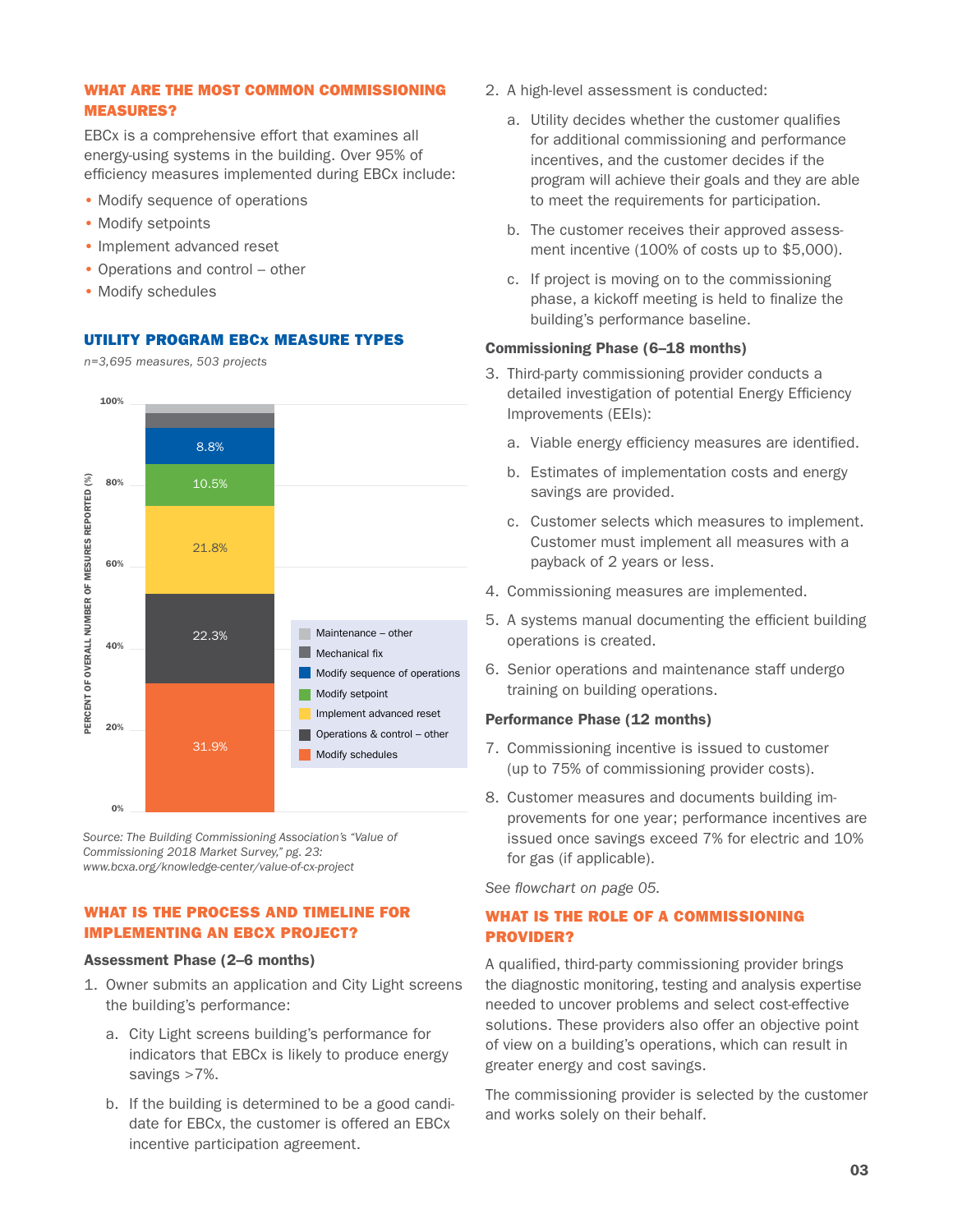

## WHAT QUALIFICATIONS DOES A COMMISSIONING PROVIDER NEED FOR AN EBCX PROJECT?

- Current technical knowledge and extensive, recent hands-on field experience equal to that of a professional engineer in regard to:
	- Existing building commissioning, including functional testing, diagnostics, trending, energy calculations and implementing improvements
	- Building system performance and interaction with a focus on building automation control systems
	- Troubleshooting common installation, maintenance and operational pitfalls for building systems
	- Experience as a commissioning provider on at least two other similar commissioning projects
- Meets the qualifications of a Tune-Up Specialist defined by the Seattle Office of Sustainability & Environment Director's Rule 2016-01

For guidance on selecting a commissioning provider, see the California Commissioning Collaborative website and "The Building Commissioning Handbook" from the Building Commissioning Association: www.bcxa.org/ [knowledge-center/building-commissioning-handbook](www.bcxa.org/knowledge-center/building-commissioning-handbook)

## DOES CITY LIGHT OFFER A LIST OF APPROVED COMMISSIONING PROVIDERS?

For City Light EBCx projects, customers may use any qualified third-party commissioning provider they choose. Puget Sound Energy requires customers pursuing both electric and gas incentives to use a provider from the PSE-approved commissioning agent list.

We recommend customers solicit bids from several providers and check references.

## WHAT OTHER RESOURCES ARE AVAILABLE ON BUILDING COMMISSIONING?

Building Commissioning Association www.bcxa.org

California Commissioning Collaborative www.cacx.org/index.html

CACx Existing Building Commissioning Guide [www.cacx.org/resources/documents/CA\\_](www.cacx.org/resources/documents/CA_Commissioning_Guide_Existing.pdf)  Commissioning\_Guide\_Existing.pdf

Puget Sound Energy EBCx Program Details www.pse.com/rebates/business-incentives/ [energy-management-programs/building-tune-up-programs](www.pse.com/rebates/business-incentives/energy-management-programs/building-tune-up-programs)